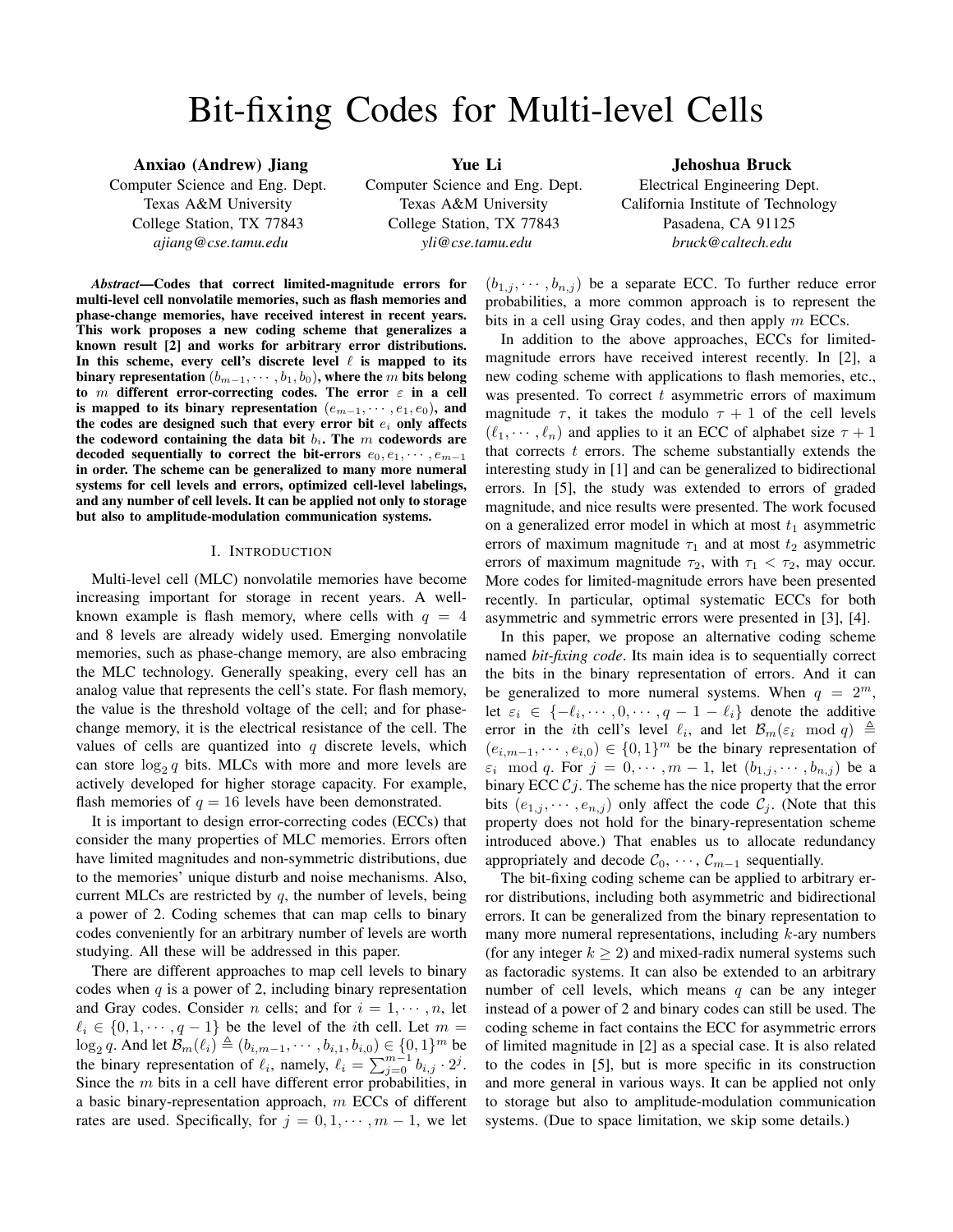#### II. BIT-FIXING CODING SCHEME

## *A. Numeral Systems for Cell Levels and Errors*

Consider *n* memory cells of *q* levels. For  $i = 1, \dots, n$ , let  $\ell_i \in \{0, 1 \cdots, q - 1\}$  be the written level of the *i*th cell, and let  $\varepsilon_i \in \{-\ell_i, \dots, 0, \dots, q-1-\ell_i\}$  be the additive error in the *i*th cell. Then the noisy cell level – the level we read – of the *i*th cell is  $\ell'_i = \ell_i + \varepsilon_i \in \{0, 1, \dots, q - 1\}.$ 

Given a non-negative integer x, let  $\mathcal{B}_i(x)$  denote the last i bits in the binary representation of x. That is, if  $\mathcal{B}_i(x) =$  $(y_{i-1}, \dots, y_1, y_0) \in \{0, 1\}^i$ , then  $(x \mod 2^i) = \sum_{j=0}^{i-1} y_j$ . 2<sup>j</sup>. For example,  $\mathcal{B}_3(5) = (1, 0, 1)$  and  $\mathcal{B}_2(5) = (0, 1)$ . Let  $m = \lceil \log_2 q \rceil$ . Let  $(b_{i,m-1}, \dots, b_{i,1}, b_{i,0}) \stackrel{\triangle}{=} \mathcal{B}_m(\ell_i)$  be the last m bits in the binary representation of the cell level  $\ell_i$ , and let  $(e_{i,m-1}, \dots, e_{i,1}, e_{i,0}) \triangleq \mathcal{B}_m(\varepsilon_i \mod 2^m)$  be the last m bits in the binary representation of  $\varepsilon_i \mod 2^m$ . Note that if errors are asymmetric, – say they are upward errors, namely  $\forall i, \varepsilon_i \geq 0$ , – then  $(e_{i,m-1}, \dots, e_{i,1}, e_{i,0}) = \mathcal{B}_m(\varepsilon_i)$ .

We can extend the representation of cell levels and errors from binary representation to more general numeral systems. Let  $c_1, c_2, \cdots, c_{m'}$  be positive integers such that  $\prod_{i=1}^{m'} c_i \ge q$ . Then in a mixed-radix numeral system with bases  $(c_1, c_2, \dots, c_{m'})$ , every integer  $x \in \{0, 1, \dots, q-1\}$  has a unique representation  $\mathcal{R}(x) = (y_{m'-1}, \dots, y_1, y_0)$  – where for  $i = 0, \dots, m' - 1$ , the digit  $y_i \in \{0, 1, \dots, c_{i+1} - 1\}$ – that satisfies the condition  $x = y_0 + y_1c_1 + y_2c_1c_2 +$  $\cdots + y_{m'-1}c_1c_2\cdots c_{m'-1}$ . Note that the mixed-radix numeral system contains several common numeral systems as special cases: (1) If  $c_1 = c_2 = \cdots = c_{m'} = 2$ , it becomes the binary representation; (2) More generally, if  $c_1 = c_2 = \cdots = c_{m'} =$ k for some integer  $k \geq 2$ , it becomes the k-ary representation; (3) If  $c_i = i + 1$ , it becomes the factorial number system. As we will see, for the bit-fixing coding scheme, given  $q$ , it is beneficial to choose the bases  $c_i$  (for  $i = 1, \dots, m'$ ) with two properties: First, good ECCs for alphabet size  $c_i$  can be designed; Second, the representations of errors (modulo  $c_1c_2 \cdots c_{m'}$ ) contain as few non-zero digits as possible.

## *B. Bit-fixing Coding Scheme for Binary Representation*

We first present the bit-fixing coding scheme for the case where  $q$  is a power of 2 and binary representations are used. It will be extended to general cases later.

#### Construction 1. ENCODING OF BIT-FIXING SCHEME

For  $j = 0, 1, \dots, m-1$ , let  $C_j$  be an  $(n, k_j)$  binary ECC that can correct  $t_i$  errors. We store  $k_0+k_1+\cdots+k_{m-1}$  information bits in n cells of  $q = 2^m$  levels as follows. First, we partition the information bits into m chunks, where for  $j = 0, \dots, m-1$ , the *j*th chunk has  $k_j$  information bits:  $\mathbf{d}_j = (d_{j,1}, d_{j,2}, \cdots, d_{j,k_j}).$ Next, for  $j = 0, \dots, m - 1$ , we use  $\mathcal{C}_j$  to encode  $\mathbf{d}_j$  into a codeword  $\mathbf{b}_j = (b_{1,j}, b_{2,j}, \cdots, b_{n,j})$ . Then, for  $i = 1, \cdots, n$ , let  $\ell_i = \sum_{j=0}^{m-1} b_{i,j} \cdot 2^j$ , and we write the *i*th cell's level as  $\ell_i$ .

After cells are written, additive errors  $\varepsilon_1, \dots, \varepsilon_n$  will appear and change cell levels to  $\ell'_1 = \ell_1 + \varepsilon_1, \cdots, \ell'_n = \ell_n + \varepsilon_n$ .

## Construction 2. DECODING OF BIT-FIXING SCHEME

Let  $\ell'_1, \dots, \ell'_n$  be the noisy cell levels we read. As the initialization step, for  $i = 1, \dots, n$ , let  $\hat{\ell}_i = \ell'_i$ .

For  $j = 0, 1, \dots, m - 1$ , carry out these three steps:

- 1) For  $i = 1, \dots, n$ , let  $(\hat{b}_{i,m-1}, \dots, \hat{b}_{i,1}, \hat{b}_{i,0}) = \mathcal{B}_m(\hat{\ell}_i)$ be the binary representation of the estimated cell level  $\hat{\ell}_i$ .
- 2) Use code  $\mathcal{C}_j$  to decode the codeword  $(\hat{b}_{1,j}, \dots, \hat{b}_{n,j})$ , and let  $(\hat{e}_{1,j}, \dots, \hat{e}_{n,j})$  be the discovered error vector. (That is, the recovered codeword is  $(\hat{b}_{1,j} \oplus \hat{e}_{1,j}, \cdots, \hat{b}_{n,j} \oplus \hat{e}_{n,j}),$ where " $\oplus$ " is the exclusive-OR operation.)
- 3) For  $i = 1, \dots, n$ , update the estimated cell level  $\ell_i$  as follows:  $\hat{\ell}_i \leftarrow \left( \hat{\ell}_i - \hat{e}_{i,j} \cdot 2^j \mod q \right)$ .

Now  $\hat{\ell}_1, \cdots, \hat{\ell}_n$  are our recovered cell levels. From them, the information bits can be readily obtained.

In the above decoding algorithm, m ECCs  $C_0, C_1, \cdots, C_{m-1}$ are decoded sequentially. There is a nice mapping: The codeword of each  $C_i$  is  $(b_{1,i}, \dots, b_{n,i})$ , which are the bits at position  $i$  in the binary representations of cell levels  $(\ell_1, \dots, \ell_n)$ ; and as will be shown later, the binary errors in that codeword are  $(e_{1,i}, \dots, e_{n,i})$ , which are the bits at position  $i$  in the binary representations of (the modulo  $q$  of) the errors  $(\varepsilon_1, \dots, \varepsilon_n)$ . However, note that the error vectors  $(e_{1,i}, \dots, e_{n,i})$  cannot be obtained directly from the binary representations of the noisy cell levels  $(\ell'_1 = \ell_1 + \varepsilon_1, \cdots, \ell'_n)$  $\ell_n+\varepsilon_n$ ) (except for  $i = 0$ ). Instead, they are obtained gradually as more and more ECCs are decoded and the estimations of cell levels are made closer and closer to their true values.

**Example 3.** Consider n cells of  $q = 8$  levels. Then  $m =$  $\log_2 q = 3$ . Assume  $C_0, C_1, C_2$  can correct no less than 3, 1, and 2 errors, respectively. Without loss of generality (WLOG), suppose that after cells are written, errors appear in cells 1, 2 and 3, respectively. Let  $\ell_1 = 3, \ell_2 = 1, \ell_3 = 2$  be their original levels, and let  $\varepsilon_1 = 1, \varepsilon_2 = 5, \varepsilon_3 = -1$  be their errors. Then their noisy levels are  $\ell'_1 = 4, \ell'_2 = 6, \ell'_3 = 1$ , respectively. (See Fig. 1 and the following table for an illustration.)

|                            | Cell 1     | Cell 2     | Cell 3                  |
|----------------------------|------------|------------|-------------------------|
| Original level             | 3: (0,1,1) | 1: (0,0,1) | $\overline{2: (0,1,0)}$ |
| Error                      | 1: (0,0,1) | 5: (1,0,1) | $-1: (1,1,1)$           |
| Noisy level                | 4: (1,0,0) | 6: (1,1,0) | 1: (0,0,1)              |
| Level after decoding $C_0$ | 3: (0,1,1) | 5: (1,0,1) | 0: (0,0,0)              |
| Level after decoding $C_1$ | 3: (0,1,1) | 5: (1,0,1) | 6: (1,1,0)              |
| Level after decoding $C_2$ | 3: (0,1,1) | 1: (0,0,1) | 2: (0,1,0)              |

In the decoding process, we first decode  $C_0$ , where the noisy codeword is  $(0, 0, 1, \dots)$ . (It is because the least-significant bits (LSB) of  $(\mathcal{B}_m(\ell'_1), \mathcal{B}_m(\ell'_2), \mathcal{B}_m(\ell'_3), \cdots)$  are  $(0, 0, 1, \cdots)$ .) By decoding it, we find its error vector  $(e_{1,0}, e_{2,0}, e_{3,0}, \dots)$  =  $(1, 1, 1, \dots)$ . So we change the cell levels to  $(4 - e_{1,0})$ mod  $8, 6 - e_{2,0} \mod 8, 1 - e_{3,0} \mod 8 = (3,5,0).$ 

Next, we decode  $C_1$ , where the noisy codeword is  $(1, 0, 0, \dots)$ . (It is because the middle bits of  $(\mathcal{B}_m(3), \mathcal{B}_m(5), \mathcal{B}_m(0), \cdots)$  are  $(1, 0, 0, \cdots)$ .) By decoding it, we find its error vector  $(e_{1,1}, e_{2,1}, e_{3,1}, \dots) = (0, 0, 1, \dots)$ . So we change the cell levels to  $(3 - e_{1,1} \cdot 2 \mod 8, 5 - e_{2,1} \cdot 2)$ mod  $8, 0 - e_{3,1} \cdot 2 \mod 8 = (3, 5, 6).$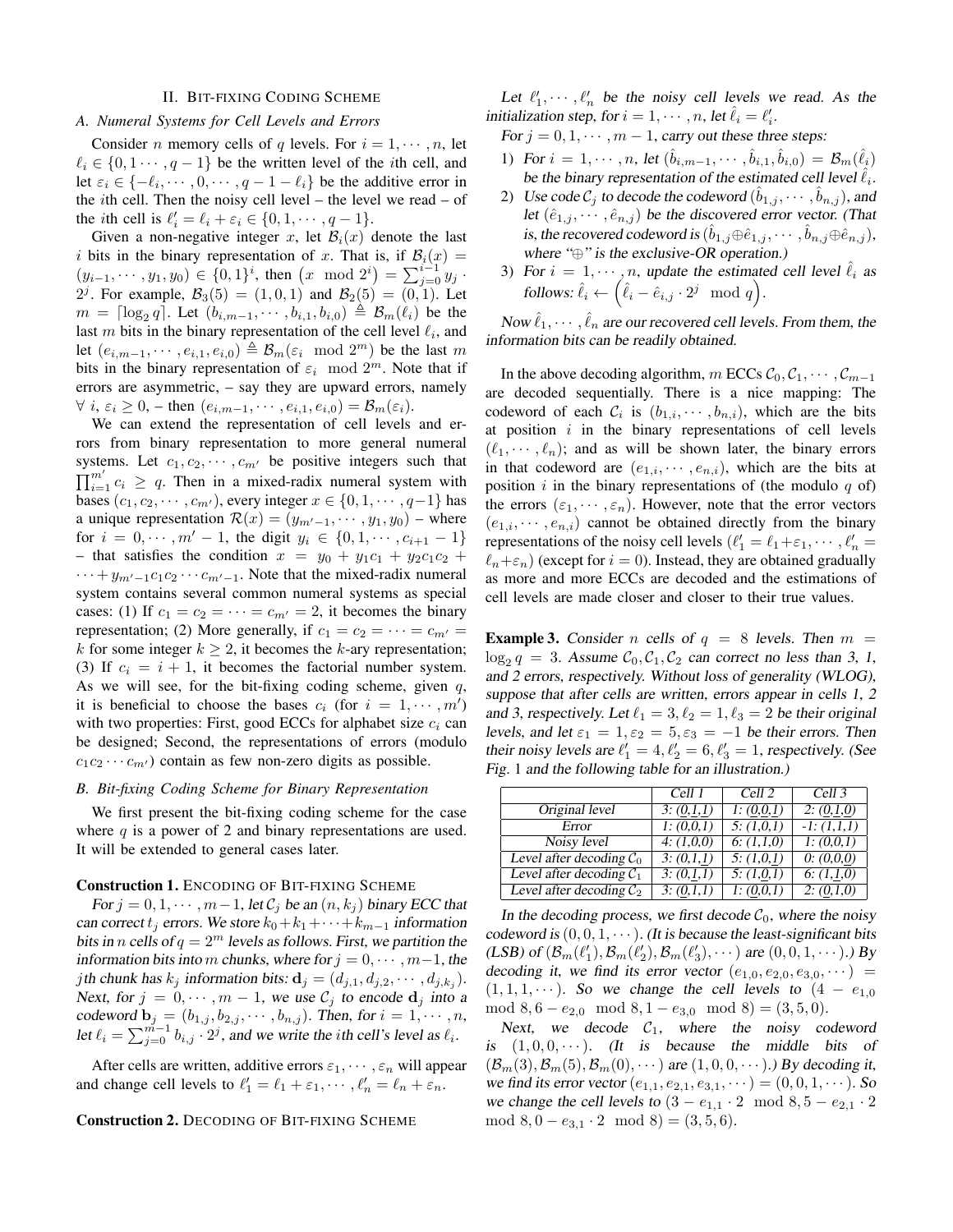We then decode  $C_2$ , where the noisy codeword is  $(0, 1, 1, \dots)$ . (It is because the most-significant bits (MSB) of  $(\mathcal{B}_m(3), \mathcal{B}_m(5), \mathcal{B}_m(6), \cdots)$  are  $(0, 1, 1, \cdots)$ .) By decoding it, we find its error vector  $(e_{1,2}, e_{2,2}, e_{3,2}, \dots) = (0, 1, 1, \dots)$ . So we change the cell levels to  $(3 - e_{1,2} \cdot 2^2 \mod 8, 5 - e_{2,2} \cdot 2^2)$ mod  $8, 6 - e_{3,2} \cdot 2^2 \mod 8 = (3, 1, 2)$ . They are the original cell levels, from which we can recover information bits.



Fig. 1. Decoding process of bit-fixing scheme. Here thick solid arrows show how errors change cell levels to noisy levels. And thin dotted arrows show how decoding changes the noisy levels back to the original levels. For  $i = 0, 1, 2$ , the thin dotted arrows labeled by i correspond to the decoding of  $C_i$ .

We now prove the number of errors of variable magnitudes the bit-fixing coding scheme can correct. Given a vector  $\mathbf{v} = (v_{k-1}, \dots, v_1, v_0) \in \{0,1\}^k$ , define its *support* as  $support(v) \triangleq \{i|i \in \{0, 1, \dots, k-1\}, v_i = 1\}.$  Given  $i \in \{0, 1, \dots, m-1\}$ , we define the *cross of* i as  $cross_m(i) \triangleq$ 

$$
\{j|j \in \{0, 1, \cdots, 2^m - 1\}, i \in support(\mathcal{B}_m(j))\}.
$$

Namely,  $cross_m(i)$  is the set of integers in  $\{0, 1, \dots, 2^m-1\}$ whose binary representations have 1 in the *i*th position.

**Example 4.** Let  $m = 3$ . Since  $\mathcal{B}_m(j) = (0, 0, 0), (0, 0, 1)$ ,  $(0, 1, 0), (0, 1, 1), (1, 0, 0), (1, 0, 1), (1, 1, 0), (1, 1, 1)$  for  $j =$  $0, \cdots, 7$  respectively, we have  $cross_m(0) = \{1, 3, 5, 7\}$ ,  $cross_m(1) = \{2, 3, 6, 7\}, cross_m(2) = \{4, 5, 6, 7\}.$ 

For  $i = 0, 1, \dots, q - 1$ , define  $\gamma_i \triangleq$  $|\{j|j \in \{1, \dots, n\}, \varepsilon_j \equiv i \mod q\}|$ . That is, there are  $\gamma_i$  cells with errors of magnitude exactly i (mod q).

Theorem 5. The bit-fixing coding scheme can recover all information bits if for  $j = 0, 1, \dots, m - 1$ , the binary errorcorrecting code  $\mathcal{C}_j$  can correct  $\sum_{k \in cross_m(j)} \gamma_k$  binary errors.

*Proof:* The decoding algorithm in Construction 2 decodes  $\mathcal{C}_0, \cdots, \mathcal{C}_{m-1}$  sequentially and updates the cell-level estimation  $\ell_i$  (for  $i = 1, \dots, n$ ) along the way. We prove this claim by induction: For  $j = 0, 1, \dots, m - 1$ , after  $C_j$  is decoded, each  $\hat{\ell}_i$  is updated as  $\ell_i + \sum_{k=j+1}^{m-1} e_{i,k} \cdot 2^k \mod q$ .

First consider the base case  $j = 0$ . The noisy codeword for  $\mathcal{C}_0$  is  $(\ell'_1 \mod 2, \dots, \ell'_n \mod 2)$ . Since for  $i = 1, \dots, n$ ,

 $\ell'_i \equiv \ell_i + \varepsilon_i \equiv \sum_{k=0}^{m-1} b_{i,k} \cdot 2^k + \sum_{k=0}^{m-1} e_{i,k} \cdot 2^k \mod q$ , the noisy codeword is  $(b_{1,0} \oplus e_{1,0}, \cdots, b_{n,0} \oplus e_{n,0})$ . The Hamming weight of the error vector  $(e_{1,0}, \dots, e_{n,0})$  is  $\sum_{k \in cross_m(0)} \gamma_k$ , so  $C_0$  can correct all those errors. Then  $\hat{\ell}_i$  is updated as  $(\ell'_i$  –  $e_{i,0} \mod q = (\ell_i + \sum_{k=1}^{m-1} e_{i,k} \cdot 2^k \mod q).$ 

Now suppose the claim holds for  $j = 0, 1, \dots, j' <$  $m-1$ . Consider  $j = j' + 1$ . The noisy codeword for  $C_j$  is  $(\hat{b}_{1,j}, \dots, \hat{b}_{n,j})$ , where  $\hat{b}_{i,j}$  is the  $(j+1)$ th LSB in the binary representation of  $\hat{\ell}_i$  and equals  $\left(\frac{\hat{\ell}_i - (\hat{\ell}_i \mod 2^j)}{2^j}\right)$  $\frac{\mod 2^j}{2^j} \mod 2$ . By induction assumption,  $\hat{\ell}_i = (\ell_i + \sum_{k=j}^{m-1} e_{i,k} \cdot 2^k \mod q) =$  $(\sum_{k=0}^{m-1} b_{i,k} \cdot 2^k + \sum_{k=j}^{m-1} e_{i,k} \cdot 2^k \mod q)$ . So  $\hat{b}_{i,j} = b_{i,j} \oplus e_{i,j}$ . So the noisy codeword is  $(b_{1,j} \oplus e_{1,j}, \dots, b_{n,j} \oplus e_{n,j})$ , which has  $\sum_{k \in cross_m(j)} \gamma_k$  errors. So  $\mathcal{C}_j$  can correct all those errors. Then  $\hat{\ell}_i$  is updated as  $((\ell_i + \sum_{k=j}^{m-1} e_{i,k} \cdot 2^k) - e_{i,j} \cdot 2^j)$ mod  $q$ ) =  $(\ell_i + \sum_{k=j+1}^{m-1} e_{i,k} \cdot 2^k \mod q)$ .

So after  $C_0, \dots, C_{m-1}$  are all decoded, each estimated cell level  $\hat{\ell}_i$  equals the original level  $\ell_i$ , from which information bits can be recovered.

#### *C. Bit-fixing Coding Scheme for General Numeral Systems*

The above bit-fixing coding scheme can be generalized to mixed-radix numeral systems. Let m and  $c_1, c_2, \cdots, c_m$ be positive integers, and let  $q = c_1 c_2 \cdots c_m$ . Given *n* cells of q levels, for  $i = 1, \dots, n$ , we can represent the cell level  $\ell_i$  as  $\mathcal{R}(\ell_i) = (b_{i,m-1}, \cdots, b_{i,1}, b_{i,0}) \in \{0, \cdots, c_m -$ 1}  $\times \cdots \times \{0, \cdots, c_2 - 1\} \times \{0, \cdots, c_1 - 1\}$  using the mixed-radix numeral system with bases  $(c_1, c_2, \dots, c_m)$ . Similarly, we can represent the error  $\varepsilon_i$  as  $\mathcal{R}(\varepsilon_i \mod q)$  =  $(e_{i,m-1}, \dots, e_{i,1}, e_{i,0})$ . We can then encode data in the same way as Construction 1, except that each  $C_i$  (for  $j =$  $0, 1, \dots, m - 1$  is an ECC of alphabet size  $c_{j+1}$ . We can decode data in the same way as Construction 2, except that the "⊕" (exclusive-OR) operation is replaced by the "mod  $c_{j+1}$ " operation and after  $C_j$  is decoded (for  $j = 0, 1, \dots, m-1$ ), the estimated cell level  $\hat{\ell}_i$  is updated as  $\hat{\ell}_i - \hat{e}_{i,j} \prod_{k=1}^{j} c_k \mod q$ .

Given a vector  $\mathbf{v} = (v_{m-1}, \dots, v_1, v_0) \in \{0, \dots, c_m-1\} \times$  $\cdots \times \{0, \cdots, c_2 - 1\} \times \{0, \cdots, c_1 - 1\}$ , define its *support* as  $support(v) \triangleq \{i | i \in \{0, 1, \dots, m-1\}, v_i \neq 0\}.$  Given  $i \in \{0, 1, \dots, m-1\}$ , we define the *cross of* i as  $cross(i) \triangleq$ 

$$
\{j|j\in\{0,1,\cdots,q-1\}, i\in support(\mathcal{R}(j))\}.
$$

**Theorem 6.** The bit-fixing coding scheme (for the general mixed-radix numeral system) can recover all information bits if for  $j = 0, 1, \dots, m - 1$ , the  $c_{j+1}$ -ary error-correcting code  $\mathcal{C}_j$  can correct  $\sum_{k \in cross(j)} \gamma_k$  Hamming errors.

Note that if  $C_0$  is an ECC and  $C_1, \cdots, C_{m-1}$  contain no redundancy, the scheme here is reduced to the main code construction (Construction 1) in [2] for asymmetric errors of maximum magnitude  $c_1 - 1$ .

## *D. Achievable Rate of Bit-fixing Coding Scheme*

We now analyze the achievable rates of the bit-fixing coding scheme. For simplicity, we present the case in which  $q$  is a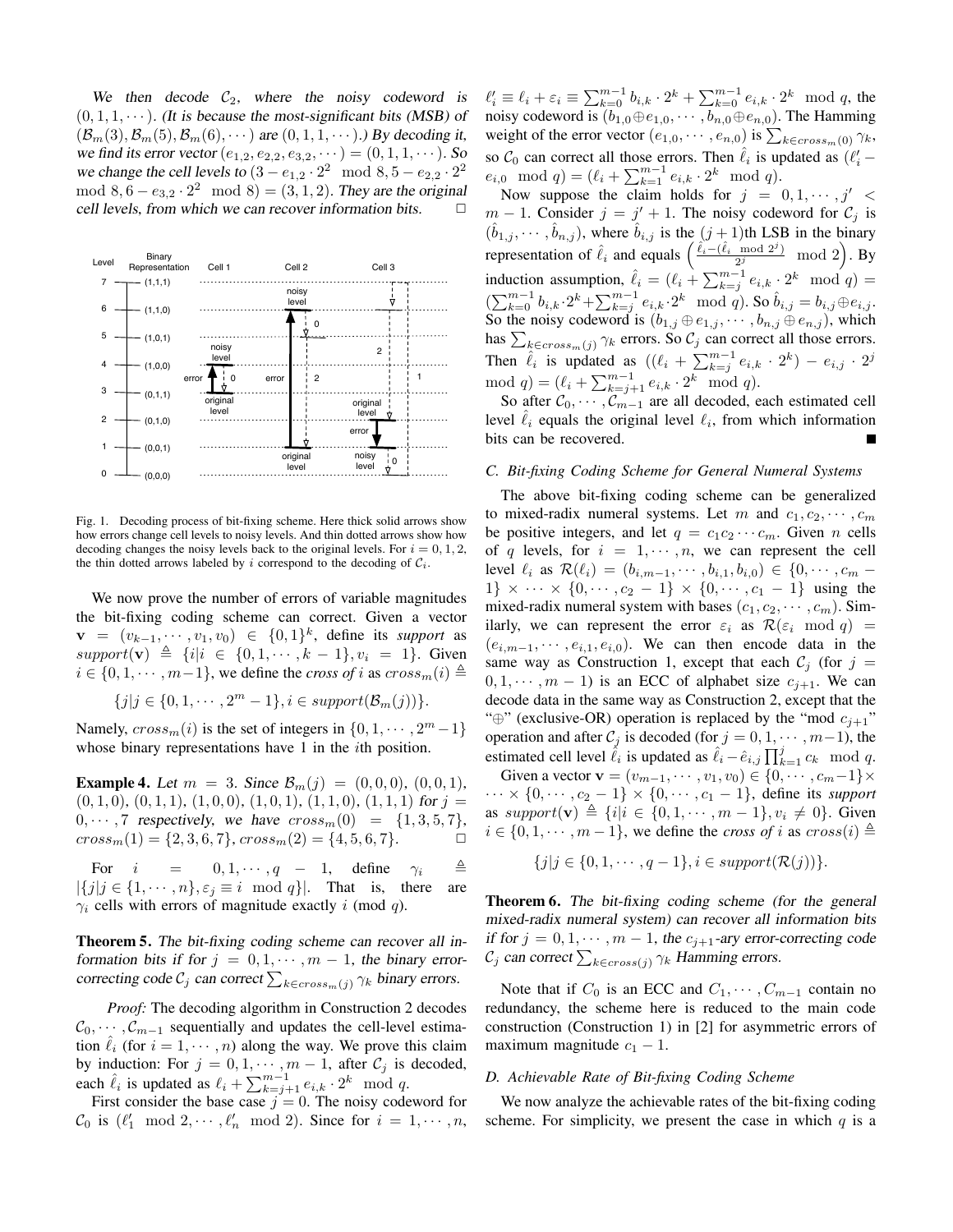power of 2 and binary representations are used. The analysis can be extended naturally to more general cases.

Consider a cell of level  $\ell \in \{0, 1, \dots, q - 1\}$ . Let  $\ell' = \ell + \varepsilon \in \{0, 1 \cdots, q - 1\}$  denote the noisy cell level, where  $\varepsilon \in \{-\ell, \dots, 0, \dots, q - 1 - \ell\}$  is the error. We assume the errors in different cells are i.i.d. Due to the complex mechanisms for errors (e.g., disturbs and charge leakage, cell-level drifting and different memory manufacturing processes), it is hard to model errors with a universal model. So in this paper, we consider a general model: "∀  $i, j \in \{0, 1, \dots, q - 1\}$ , let  $p_{i,j} \triangleq Pr\{\varepsilon \equiv j \mod q | \ell = i\}$ be a known distribution." Let  $\mathcal{B}_m(\ell) = (b_{m-1}, \dots, b_1, b_0)$ and  $\mathcal{B}_m(\varepsilon \mod q) = (e_{m-1}, \cdots, e_1, e_0)$ . Here  $b_0, \cdots, b_{m-1}$ are m bits that belong to m different codes  $C_0, \dots, C_{m-1}$ ; and we let them be independent. For  $i = 0, 1, \dots, m - 1$ , let  $\beta_i \triangleq Pr\{b_i = 0\}$ ; let  $\alpha_{i,0} \triangleq Pr\{e_i = 1|b_i = 0\}$ and  $\alpha_{i,1} \triangleq Pr\{e_i = 1 | b_i = 1\}$  denote the cross-over probabilities in the binary channel corresponding to  $b_i$ ; and define  $\overline{cross}_m(i) \triangleq \{0, 1, \cdots, q - 1\} - cross_m(i).$ 

We can derive the cross-over probabilities:  $Pr{e_i =$  $1|b_i = 0$ } =  $\sum_{(d_{m-1}, \cdots, d_1, d_0): \mathcal{B}_m^{-1}((d_{m-1}, \cdots, d_1, d_0)) \in \overline{cross}_m(i)}$  $\sum_{k \in cross_m(i)} \left( \prod_{x \in \{0,1,\cdots,m-1\} - \{i\}} \beta_x^{1-d_x} (1-\beta_x)^{d_x} \right)$  $\cdot \cdot p_{\mathcal{B}_m^{-1}((d_{m-1},\cdots,d_1,d_0)),k}$ , and  $Pr\{e_i = 1|b_i = 1\} =$  $\sum_{(d_{m-1}, \cdots, d_1, d_0): B_m^{-1}((d_{m-1}, \cdots, d_1, d_0)) \in cross_m(i)}$  $\sum_{k \in cross_m(i)} \left( \prod_{x \in \{0,1,\dots,m-1\} - \{i\}} \beta_x^{1-d_x} (1 - \beta_x)^{d_x} \right)$  $\cdot p_{\mathcal{B}_{m}^{-1}((d_{m-1},\cdots,d_1,d_0)),k}$ . When  $n \to \infty$ , for  $i = 0, \cdots, m-1$ , the code  $\mathcal{C}_i$  can achieve rate  $I(b_i; b_i \oplus e_i)$  =  $H(\beta_i(1-\alpha_{i,0})+(1-\beta_i)\alpha_{i,1})-\beta_i H(\alpha_{i,0})-(1-\beta_i)H(\alpha_{i,1}),$ where  $H$  is the entropy function. The bit-fixing scheme can achieve rate  $\max_{\beta_0, \beta_1, \cdots, \beta_{m-1} \in [0,1]} \sum_{i=0}^{m-1} H(\beta_i(1 - \alpha_{i,0}) +$  $(1 - \beta_i)\alpha_{i,1} - \beta_i H(\alpha_{i,0}) - (1 - \beta_i)H(\alpha_{i,1})$  bits per cell.

## III. OPTIMAL LABELING OF CELL-LEVELS

In this section, we present a new technique, *labeling of cell levels*, for better performance. So far, we have not yet differentiated the *physical state* of a cell from the *labeled level* of the cell. We have used  $\ell$  to denote both, and the greater  $\ell$  is, the higher the "physical state" of the cell (e.g., threshold voltage for a flash memory cell) is. However, the bit-fixing scheme presented earlier works for any labeling of cell levels. And this freedom in labeling enables the further optimization of performance. So in this section, we differentiate the physical state  $s \in \{0, 1, \dots, q - 1\}$  from the labeled level  $\ell \in \{0, 1, \dots, q - 1\}$  of a cell.

Let  $\pi : \{0, 1, \dots, q-1\} \to \{0, 1, \dots, q-1\}$  be a permutation function that maps every physical state  $s$  to its corresponding level  $\pi(s)$ . Let  $s \in \{0, 1, \dots, q-1\}$  denote the original physical state of a cell, let  $\delta \in \{-s, \dots, 0, \dots, q - 1 - s\}$ denote the physical error in it, and let  $s' = s + \delta$  denote its noisy physical state. Correspondingly, let  $\ell = \pi(s)$  denote its original level, let  $\ell' = \pi(s')$  denote its noisy level, and let  $\varepsilon = \ell' - \ell$  denote the *error in the cell level*.

The objective of a good labeling is to decrease the number of bit-errors in  $C_0, \dots, C_{m-1}$  caused by physical errors, and maximize the overall code rate. In the following, for simplicity, assume  $q = 2^m$  and binary representations are used.

**Example 7.** Let  $q = 16$ . Three labelings are shown in Fig. 2, which perform differently. For example, consider an error  $\delta$  that changes the physical cell state from  $s = 5$  to  $s' = 4$ , namely  $\delta = -1$ . In Fig. 2 (a) (or (b)), with the straightforward (or Graycode) labeling, the level is changed from  $\ell = 5$  to  $\ell' = 4$  (or from  $\ell = 7$  to  $\ell' = 6$ ), and the error in level is  $\varepsilon = \ell' - \ell = -1$ . Since  $\mathcal{B}_m(-1 \mod 16) = (1, 1, 1, 1)$ , 4 bit-errors are caused. In Fig. 2 (c), however, the same physical error changes the level from  $\ell = 10$  to  $\ell' = 2$ , so  $\varepsilon = \ell' - \ell = -8$ . Since  $\mathcal{B}_m(-8)$  $mod 16 = (1, 0, 0, 0)$ , only 1 bit-error is caused.

Consider physical errors of magnitude one, which are very common for bidirectional errors. Since  $q = 16$ , there are 30 such errors. It can be shown that on average, for such a physical error, the simple labeling in Fig. 2 (a) introduces 2.5 bit-errors, the Gray-code labeling in Fig. 2 (b) introduces 2.13 bit-errors, and the labeling in Fig. 2 (c) introduces only 1.37 bit-errors.  $\Box$ 

| Physical<br>state              | Level          | Binary<br>Representation<br>of level | Physical<br>state             | Level          | Binary<br>Representation<br>of level | Physical<br>state | Level          | Binary<br>Representation<br>of level |
|--------------------------------|----------------|--------------------------------------|-------------------------------|----------------|--------------------------------------|-------------------|----------------|--------------------------------------|
| 15                             | 15             | (1,1,1,1)                            | $15 -$                        | 8              | (1,0,0,0)                            | $15 \rightarrow$  | 15             | (1, 1, 1, 1)                         |
| 14<br>$\overline{\phantom{a}}$ | 14             | (1, 1, 1, 0)                         | $14 -$                        | 9              | (1,0,0,1)                            | $14 -$            | $\overline{7}$ | (0,1,1,1)                            |
| 13                             | 13             | (1,1,0,1)                            | $13 -$                        | 11             | (1, 0, 1, 1)                         | $13 -$            | 11             | (1,0,1,1)                            |
| 12                             | 12             | (1,1,0,0)                            | $12 -$                        | 10             | (1, 0, 1, 0)                         | $12 -$            | 3              | (0,0,1,1)                            |
| 11                             | 11             | (1, 0, 1, 1)                         | $11 -$                        | 14             | (1, 1, 1, 0)                         | $11 -$            | 13             | (1, 1, 0, 1)                         |
| 10                             | 10             | (1,0,1,0)                            | $10 -$                        | 15             | (1, 1, 1, 1)                         | $10 -$            | 5              | (0, 1, 0, 1)                         |
| 9                              | 9              | (1,0,0,1)                            | 9                             | 13             | (1, 1, 0, 1)                         | 9                 | 9              | (1,0,0,1)                            |
| 8                              | 8              | (1,0,0,0)                            | 8<br>$\overline{\phantom{a}}$ | 12             | (1, 1, 0, 0)                         | 8                 | 1              | (0,0,0,1)                            |
| $\overline{7}$                 | 7              | (0,1,1,1)                            | $\overline{7}$                | $\overline{4}$ | (0, 1, 0, 0)                         | $\overline{7}$    | 14             | (1,1,1,0)                            |
| 6                              | 6              | (0,1,1,0)                            | 6                             | 5              | (0, 1, 0, 1)                         | 6                 | 6              | (0,1,1,0)                            |
| 5                              | 5              | (0,1,0,1)                            | 5                             | $\overline{7}$ | (0, 1, 1, 1)                         | 5                 | 10             | (1,0,1,0)                            |
| 4                              | 4              | (0,1,0,0)                            | 4                             | 6              | (0, 1, 1, 0)                         | 4                 | $\overline{2}$ | (0,0,1,0)                            |
| 3                              | 3              | (0,0,1,1)                            | 3                             | $\overline{2}$ | (0,0,1,0)                            | 3                 | 12             | (1,1,0,0)                            |
| $\overline{2}$                 | $\overline{c}$ | (0,0,1,0)                            | $\overline{2}$<br>-           | 3              | (0,0,1,1)                            | $\overline{2}$    | 4              | (0,1,0,0)                            |
| 1                              | 1              | (0,0,0,1)                            | 1                             | 1              | (0,0,0,1)                            |                   | 8              | (1,0,0,0)                            |
| 0                              | $\Omega$       | (0,0,0,0)                            | $\Omega$                      | $\mathbf 0$    | (0,0,0,0)                            | $\mathbf 0$       | $\Omega$       | (0,0,0,0)                            |
|                                | (a)            |                                      |                               | (b)            |                                      |                   | (c)            |                                      |

Fig. 2. Labeling physical cell states with levels. (a) A straightforward labeling, where every physical state  $s \in \{0, 1, \dots, 15\}$  is labeled by level  $\ell = s$ . (b) A Gray-code labeling. (c) A new labeling.

In practice, physical errors of smaller magnitudes are usually more likely than larger ones. Let us focus on physical errors of magnitude one now, which are often the most probable errors. Given a vector  $\mathbf{v} = (v_1, \dots, v_k) \in \{0, 1\}^k$ , its Hamming weight is defined as  $w_H(\mathbf{v}) \triangleq \{i|i \in \{1, \dots, k\}, v_i =$  $1$ } =  $|support(v)|$ . A physical error  $\delta$  changes the physical cell state from s to  $s' = s + \delta$ , and the number of biterrors it introduces is  $W(s, \delta) \triangleq w_H(\mathcal{B}_m(\varepsilon \mod 2^m)) =$  $w_H(\mathcal{B}_m(\ell' - \ell \mod 2^m)) = w_H(\mathcal{B}_m(\pi(s + \delta) - \pi(s)))$ mod 2<sup>m</sup>)). Let us call a labeling π *Order-one Optimal* if it minimizes the total number of bit-errors introduced by magnitude-one (including +1 and -1) physical errors. That is, it minimizes  $W_{total} \triangleq \sum_{i=0}^{q-2} W(i, 1) + W(i + 1, -1)$ . In the following, we present such an optimal labeling.

Construction 8. A METHOD FOR CELL-LEVEL LABELING Let  $\pi(0) = 0$ . For  $i = 1, 2, \dots, m$  and  $j = 2^{i-1}, 2^{i-1} +$  $1, \cdots, 2^{i} - 1$ , let  $\pi(j) = \pi(j - 2^{i-1}) + 2^{m-i}$ .  $\Box$ 

Construction 8 generalizes Fig. 2 (c). (Actually, it can be further generalized to the case where for  $i = 0, 1, \dots, m$  and